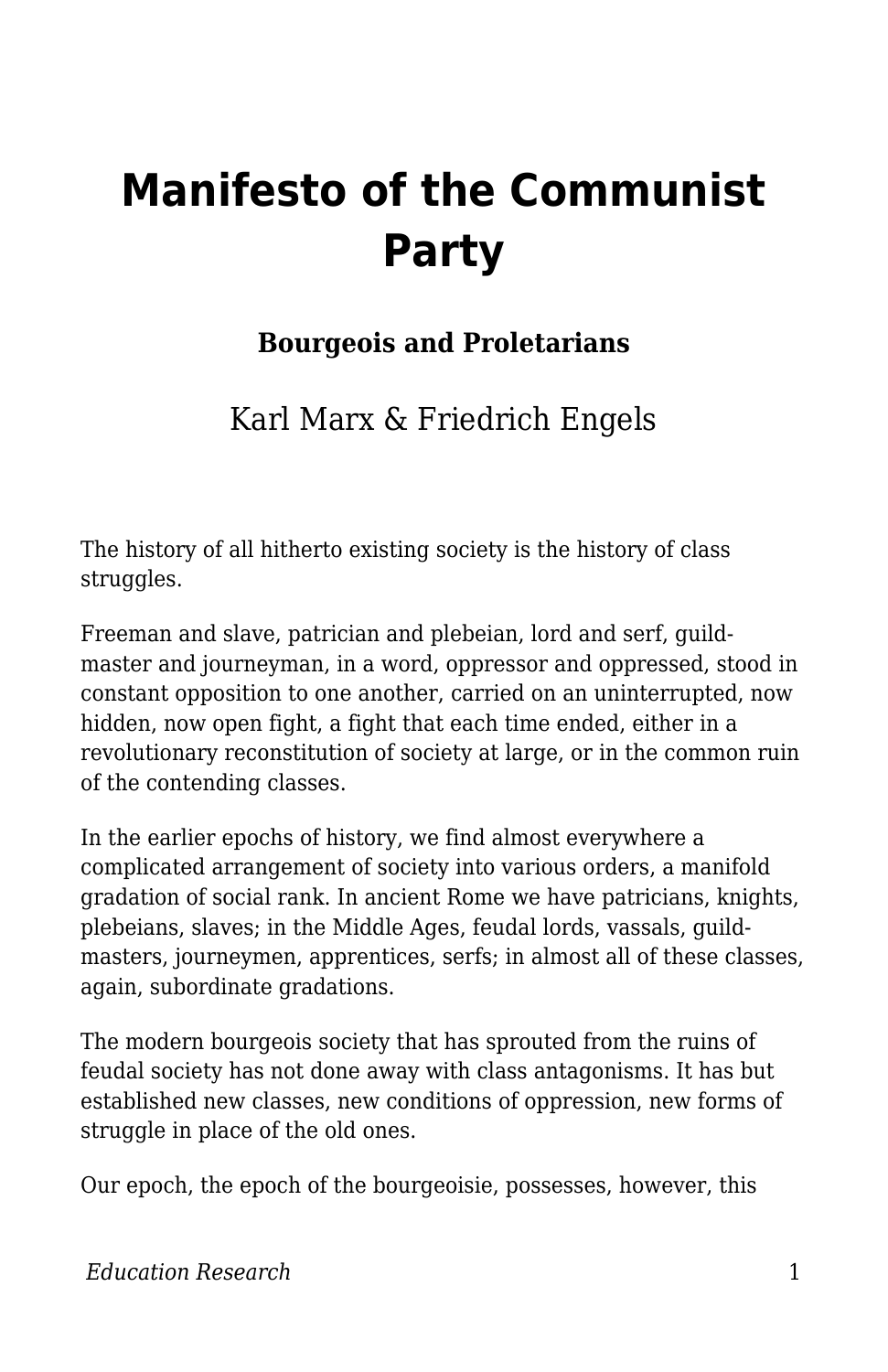distinct feature: it has simplified class antagonisms. Society as a whole is more and more splitting up into two great hostile camps, into two great classes directly facing each other — Bourgeoisie and Proletariat.

From the serfs of the Middle Ages sprang the chartered burghers of the earliest towns. From these burgesses the first elements of the bourgeoisie were developed.

The discovery of America, the rounding of the Cape, opened up fresh ground for the rising bourgeoisie. The East-Indian and Chinese markets, the colonisation of America, trade with the colonies, the increase in the means of exchange and in commodities generally, gave to commerce, to navigation, to industry, an impulse never before known, and thereby, to the revolutionary element in the tottering feudal society, a rapid development.

The feudal system of industry, in which industrial production was monopolised by closed guilds, now no longer sufficed for the growing wants of the new markets. The manufacturing system took its place. The guild-masters were pushed on one side by the manufacturing middle class; division of labour between the different corporate guilds vanished in the face of division of labour in each single workshop.

Meantime the markets kept ever growing, the demand ever rising. Even manufacturer no longer sufficed. Thereupon, steam and machinery revolutionised industrial production. The place of manufacture was taken by the giant, Modern Industry; the place of the industrial middle class by industrial millionaires, the leaders of the whole industrial armies, the modern bourgeois.

Modern industry has established the world market, for which the discovery of America paved the way. This market has given an immense development to commerce, to navigation, to communication by land. This development has, in its turn, reacted on the extension of industry; and in proportion as industry, commerce, navigation,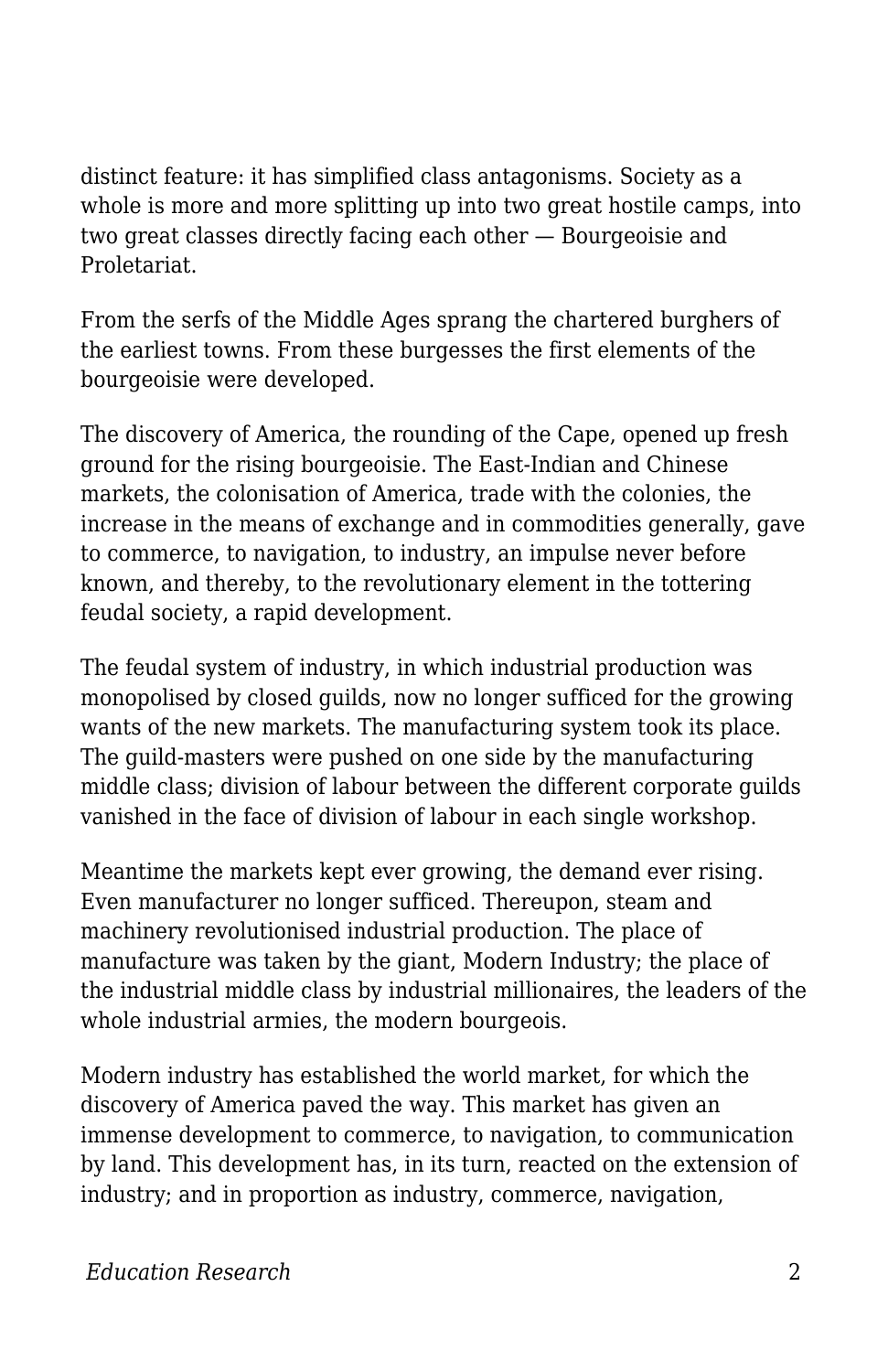railways extended, in the same proportion the bourgeoisie developed, increased its capital, and pushed into the background every class handed down from the Middle Ages.

We see, therefore, how the modern bourgeoisie is itself the product of a long course of development, of a series of revolutions in the modes of production and of exchange.

Each step in the development of the bourgeoisie was accompanied by a corresponding political advance of that class. An oppressed class under the sway of the feudal nobility, an armed and self-governing association in the medieval commune: here independent urban republic (as in Italy and Germany); there taxable "third estate" of the monarchy (as in France); afterwards, in the period of manufacturing proper, serving either the semi-feudal or the absolute monarchy as a counterpoise against the nobility, and, in fact, cornerstone of the great monarchies in general, the bourgeoisie has at last, since the establishment of Modern Industry and of the world market, conquered for itself, in the modern representative State, exclusive political sway. The executive of the modern state is but a committee for managing the common affairs of the whole bourgeoisie.

The bourgeoisie, historically, has played a most revolutionary part.

The bourgeoisie, wherever it has got the upper hand, has put an end to all feudal, patriarchal, idyllic relations. It has pitilessly torn asunder the motley feudal ties that bound man to his "natural superiors", and has left remaining no other nexus between man and man than naked self-interest, than callous "cash payment". It has drowned the most heavenly ecstasies of religious fervour, of chivalrous enthusiasm, of philistine sentimentalism, in the icy water of egotistical calculation. It has resolved personal worth into exchange value, and in place of the numberless indefeasible chartered freedoms, has set up that single, unconscionable freedom — Free Trade. In one word, for exploitation, veiled by religious and political illusions, it has substituted naked,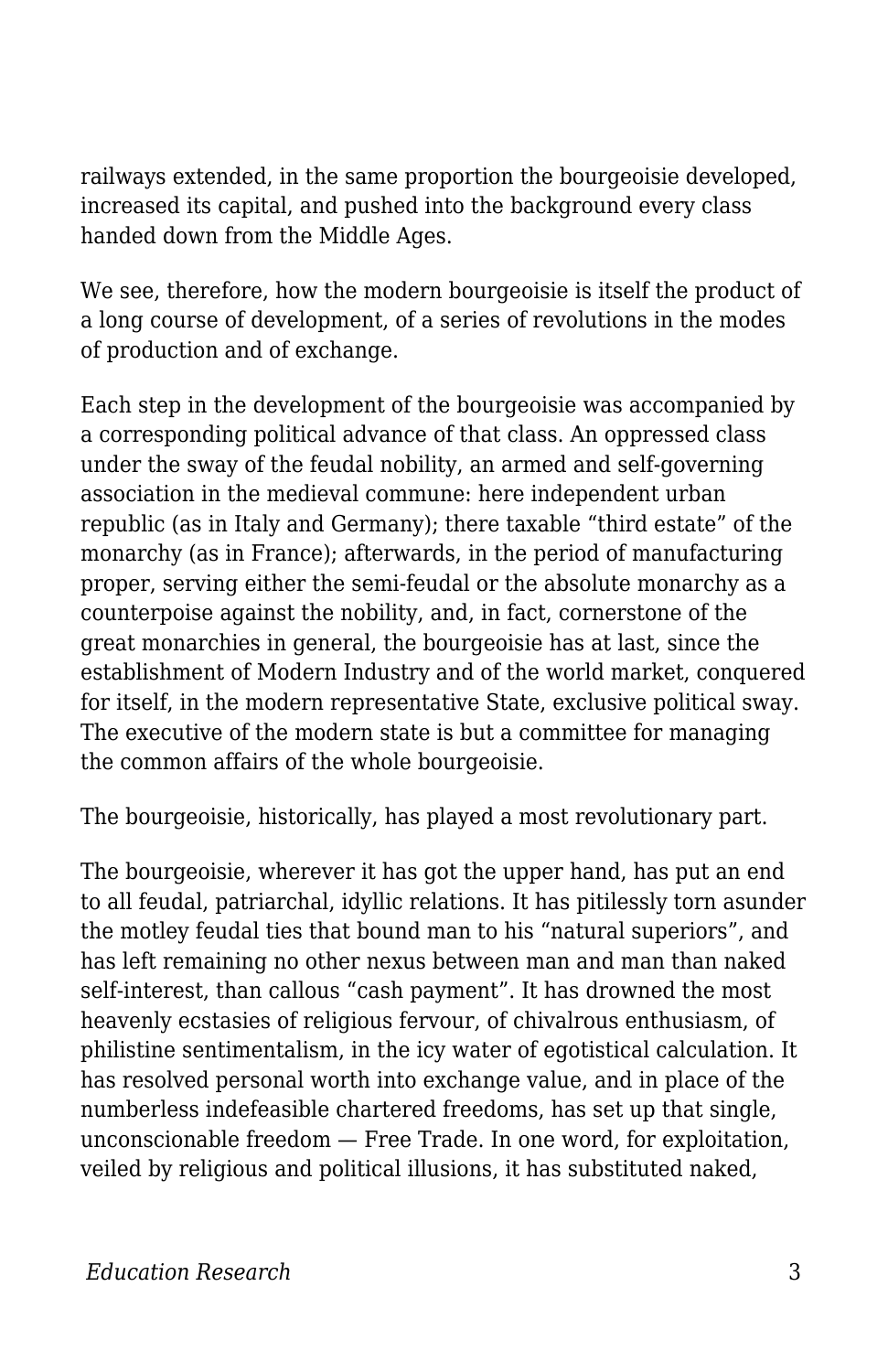shameless, direct, brutal exploitation.

The bourgeoisie has stripped of its halo every occupation hitherto honoured and looked up to with reverent awe. It has converted the physician, the lawyer, the priest, the poet, the man of science, into its paid wage labourers.

The bourgeoisie has torn away from the family its sentimental veil, and has reduced the family relation to a mere money relation.

The bourgeoisie has disclosed how it came to pass that the brutal display of vigour in the Middle Ages, which reactionaries so much admire, found its fitting complement in the most slothful indolence. It has been the first to show what man's activity can bring about. It has accomplished wonders far surpassing Egyptian pyramids, Roman aqueducts, and Gothic cathedrals; it has conducted expeditions that put in the shade all former Exoduses of nations and crusades.

The bourgeoisie cannot exist without constantly revolutionising the instruments of production, and thereby the relations of production, and with them the whole relations of society. Conservation of the old modes of production in unaltered form, was, on the contrary, the first condition of existence for all earlier industrial classes. Constant revolutionising of production, uninterrupted disturbance of all social conditions, everlasting uncertainty and agitation distinguish the bourgeois epoch from all earlier ones. All fixed, fast-frozen relations, with their train of ancient and venerable prejudices and opinions, are swept away, all new-formed ones become antiquated before they can ossify. All that is solid melts into air, all that is holy is profaned, and man is at last compelled to face with sober senses his real conditions of life, and his relations with his kind.

The need of a constantly expanding market for its products chases the bourgeoisie over the entire surface of the globe. It must nestle everywhere, settle everywhere, establish connexions everywhere.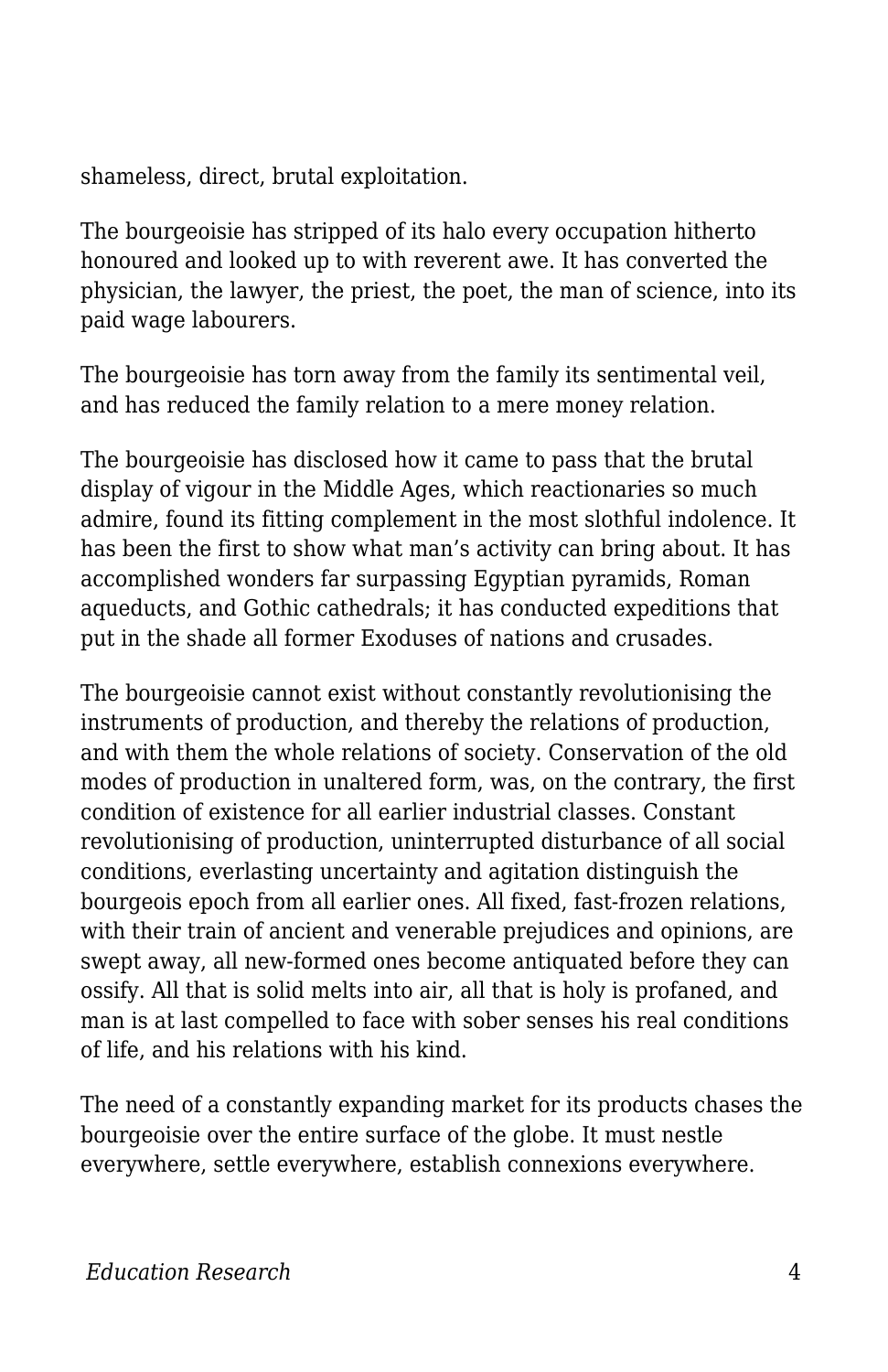The bourgeoisie has through its exploitation of the world market given a cosmopolitan character to production and consumption in every country. To the great chagrin of Reactionists, it has drawn from under the feet of industry the national ground on which it stood. All oldestablished national industries have been destroyed or are daily being destroyed. They are dislodged by new industries, whose introduction becomes a life and death question for all civilised nations, by industries that no longer work up indigenous raw material, but raw material drawn from the remotest zones; industries whose products are consumed, not only at home, but in every quarter of the globe. In place of the old wants, satisfied by the production of the country, we find new wants, requiring for their satisfaction the products of distant lands and climes. In place of the old local and national seclusion and self-sufficiency, we have intercourse in every direction, universal inter-dependence of nations. And as in material, so also in intellectual production. The intellectual creations of individual nations become common property. National one-sidedness and narrow-mindedness become more and more impossible, and from the numerous national and local literatures, there arises a world literature.

The bourgeoisie, by the rapid improvement of all instruments of production, by the immensely facilitated means of communication, draws all, even the most barbarian, nations into civilisation. The cheap prices of commodities are the heavy artillery with which it batters down all Chinese walls, with which it forces the barbarians' intensely obstinate hatred of foreigners to capitulate. It compels all nations, on pain of extinction, to adopt the bourgeois mode of production; it compels them to introduce what it calls civilisation into their midst, i.e., to become bourgeois themselves. In one word, it creates a world after its own image.

The bourgeoisie has subjected the country to the rule of the towns. It has created enormous cities, has greatly increased the urban population as compared with the rural, and has thus rescued a considerable part of the population from the idiocy of rural life. Just as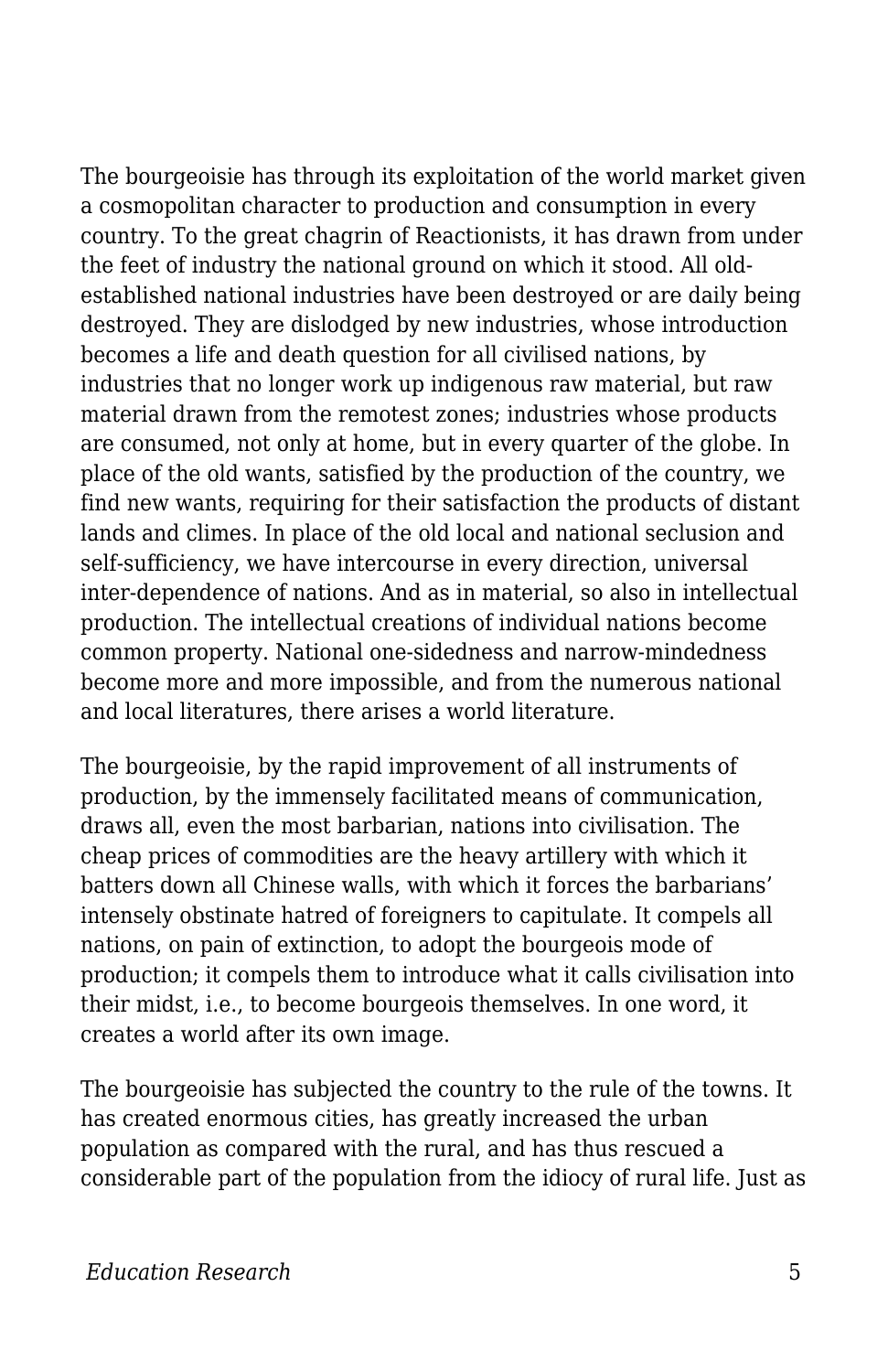it has made the country dependent on the towns, so it has made barbarian and semi-barbarian countries dependent on the civilised ones, nations of peasants on nations of bourgeois, the East on the West.

The bourgeoisie keeps more and more doing away with the scattered state of the population, of the means of production, and of property. It has agglomerated population, centralised the means of production, and has concentrated property in a few hands. The necessary consequence of this was political centralisation. Independent, or but loosely connected provinces, with separate interests, laws, governments, and systems of taxation, became lumped together into one nation, with one government, one code of laws, one national classinterest, one frontier, and one customs-tariff.

The bourgeoisie, during its rule of scarce one hundred years, has created more massive and more colossal productive forces than have all preceding generations together. Subjection of Nature's forces to man, machinery, application of chemistry to industry and agriculture, steam-navigation, railways, electric telegraphs, clearing of whole continents for cultivation, canalisation of rivers, whole populations conjured out of the ground — what earlier century had even a presentiment that such productive forces slumbered in the lap of social labour?

We see then: the means of production and of exchange, on whose foundation the bourgeoisie built itself up, were generated in feudal society. At a certain stage in the development of these means of production and of exchange, the conditions under which feudal society produced and exchanged, the feudal organisation of agriculture and manufacturing industry, in one word, the feudal relations of property became no longer compatible with the already developed productive forces; they became so many fetters. They had to be burst asunder; they were burst asunder.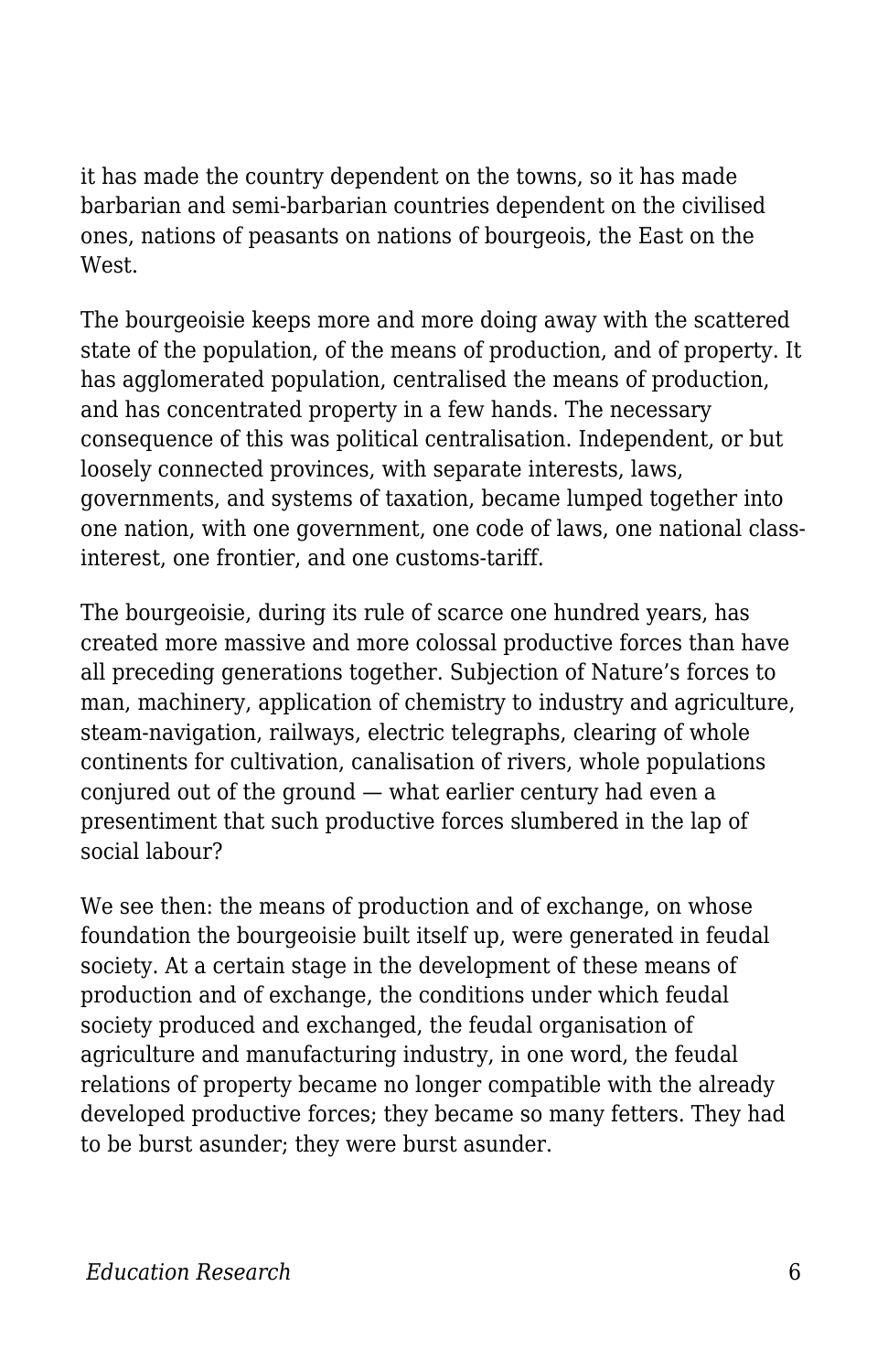Into their place stepped free competition, accompanied by a social and political constitution adapted in it, and the economic and political sway of the bourgeois class.

A similar movement is going on before our own eyes. Modern bourgeois society, with its relations of production, of exchange and of property, a society that has conjured up such gigantic means of production and of exchange, is like the sorcerer who is no longer able to control the powers of the nether world whom he has called up by his spells. For many a decade past the history of industry and commerce is but the history of the revolt of modern productive forces against modern conditions of production, against the property relations that are the conditions for the existence of the bourgeois and of its rule. It is enough to mention the commercial crises that by their periodical return put the existence of the entire bourgeois society on its trial, each time more threateningly. In these crises, a great part not only of the existing products, but also of the previously created productive forces, are periodically destroyed. In these crises, there breaks out an epidemic that, in all earlier epochs, would have seemed an absurdity — the epidemic of over-production. Society suddenly finds itself put back into a state of momentary barbarism; it appears as if a famine, a universal war of devastation, had cut off the supply of every means of subsistence; industry and commerce seem to be destroyed; and why? Because there is too much civilisation, too much means of subsistence, too much industry, too much commerce. The productive forces at the disposal of society no longer tend to further the development of the conditions of bourgeois property; on the contrary, they have become too powerful for these conditions, by which they are fettered, and so soon as they overcome these fetters, they bring disorder into the whole of bourgeois society, endanger the existence of bourgeois property. The conditions of bourgeois society are too narrow to comprise the wealth created by them. And how does the bourgeoisie get over these crises? On the one hand by enforced destruction of a mass of productive forces; on the other, by the conquest of new markets, and by the more thorough exploitation of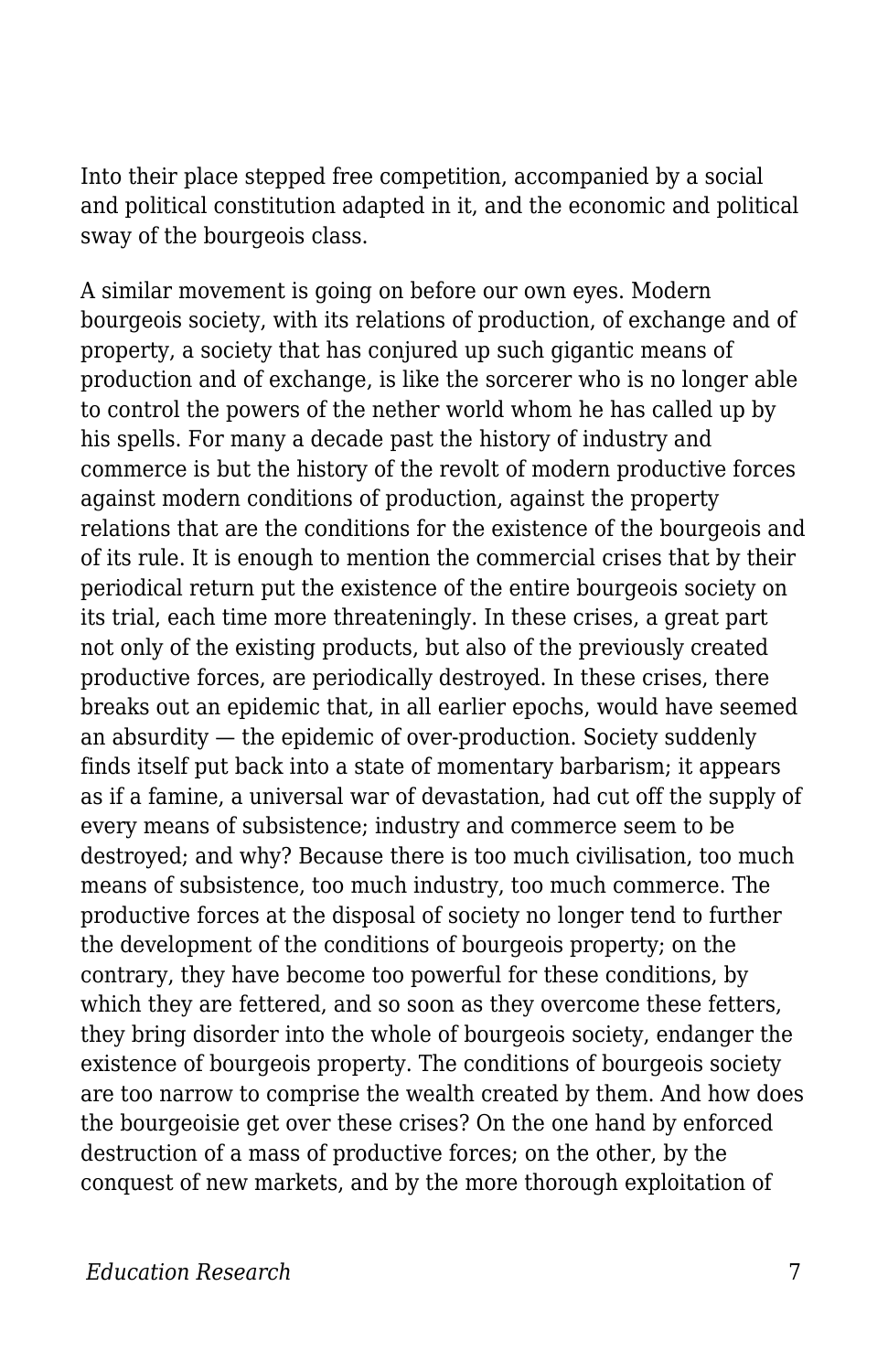the old ones. That is to say, by paving the way for more extensive and more destructive crises, and by diminishing the means whereby crises are prevented.

The weapons with which the bourgeoisie felled feudalism to the ground are now turned against the bourgeoisie itself.

But not only has the bourgeoisie forged the weapons that bring death to itself; it has also called into existence the men who are to wield those weapons — the modern working class — the proletarians.

In proportion as the bourgeoisie, i.e., capital, is developed, in the same proportion is the proletariat, the modern working class, developed — a class of labourers, who live only so long as they find work, and who find work only so long as their labour increases capital. These labourers, who must sell themselves piecemeal, are a commodity, like every other article of commerce, and are consequently exposed to all the vicissitudes of competition, to all the fluctuations of the market.

Owing to the extensive use of machinery, and to the division of labour, the work of the proletarians has lost all individual character, and, consequently, all charm for the workman. He becomes an appendage of the machine, and it is only the most simple, most monotonous, and most easily acquired knack, that is required of him. Hence, the cost of production of a workman is restricted, almost entirely, to the means of subsistence that he requires for maintenance, and for the propagation of his race. But the price of a commodity, and therefore also of labour, is equal to its cost of production. In proportion, therefore, as the repulsiveness of the work increases, the wage decreases. Nay more, in proportion as the use of machinery and division of labour increases, in the same proportion the burden of toil also increases, whether by prolongation of the working hours, by the increase of the work exacted in a given time or by increased speed of machinery, etc.

Modern Industry has converted the little workshop of the patriarchal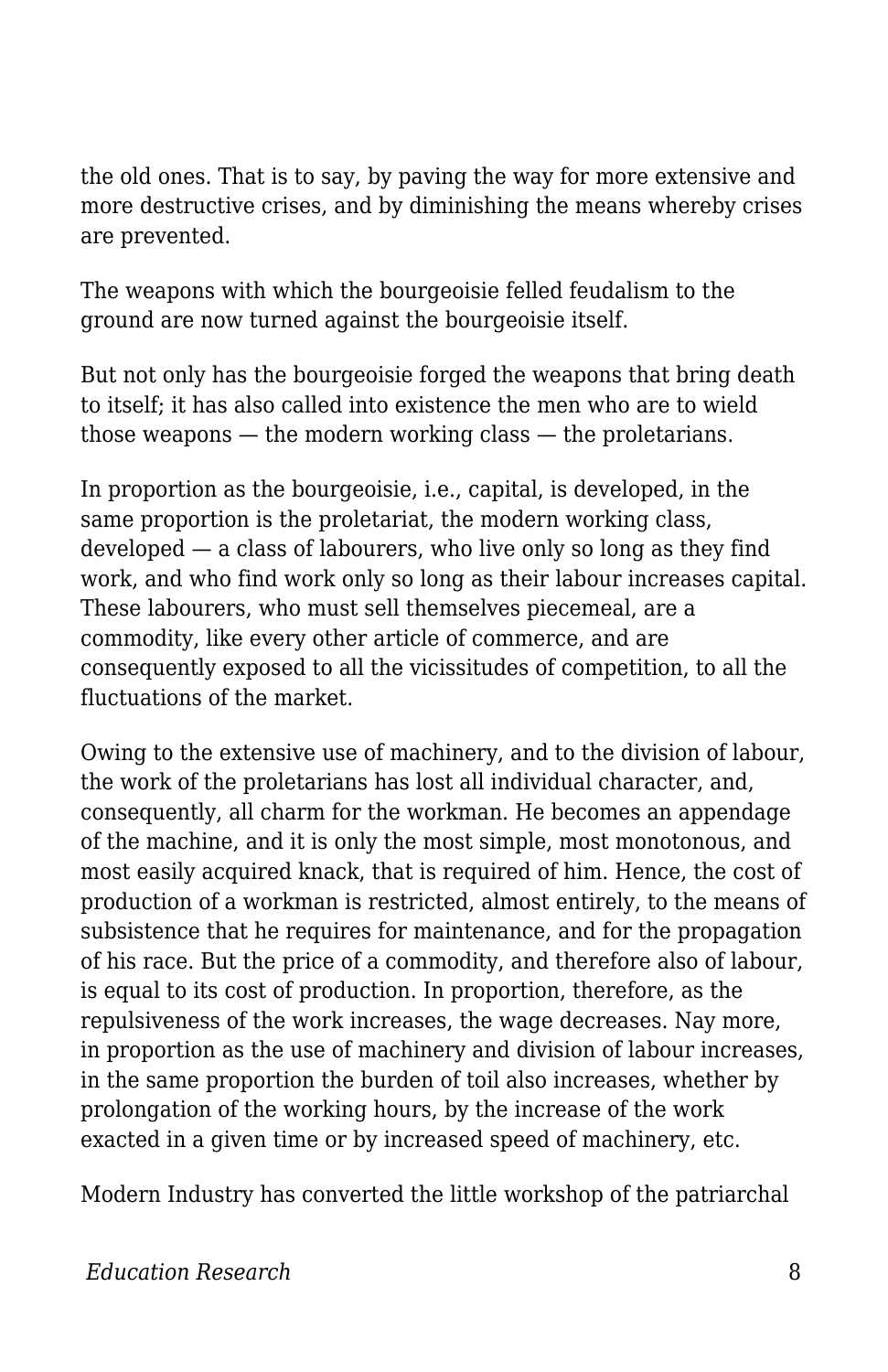master into the great factory of the industrial capitalist. Masses of labourers, crowded into the factory, are organised like soldiers. As privates of the industrial army they are placed under the command of a perfect hierarchy of officers and sergeants. Not only are they slaves of the bourgeois class, and of the bourgeois State; they are daily and hourly enslaved by the machine, by the overlooker, and, above all, by the individual bourgeois manufacturer himself. The more openly this despotism proclaims gain to be its end and aim, the more petty, the more hateful and the more embittering it is.

The less the skill and exertion of strength implied in manual labour, in other words, the more modern industry becomes developed, the more is the labour of men superseded by that of women. Differences of age and sex have no longer any distinctive social validity for the working class. All are instruments of labour, more or less expensive to use, according to their age and sex.

No sooner is the exploitation of the labourer by the manufacturer, so far, at an end, that he receives his wages in cash, than he is set upon by the other portions of the bourgeoisie, the landlord, the shopkeeper, the pawnbroker, etc.

The lower strata of the middle class — the small tradespeople, shopkeepers, and retired tradesmen generally, the handicraftsmen and peasants — all these sink gradually into the proletariat, partly because their diminutive capital does not suffice for the scale on which Modern Industry is carried on, and is swamped in the competition with the large capitalists, partly because their specialised skill is rendered worthless by new methods of production. Thus the proletariat is recruited from all classes of the population.

The proletariat goes through various stages of development. With its birth begins its struggle with the bourgeoisie. At first the contest is carried on by individual labourers, then by the workpeople of a factory, then by the operative of one trade, in one locality, against the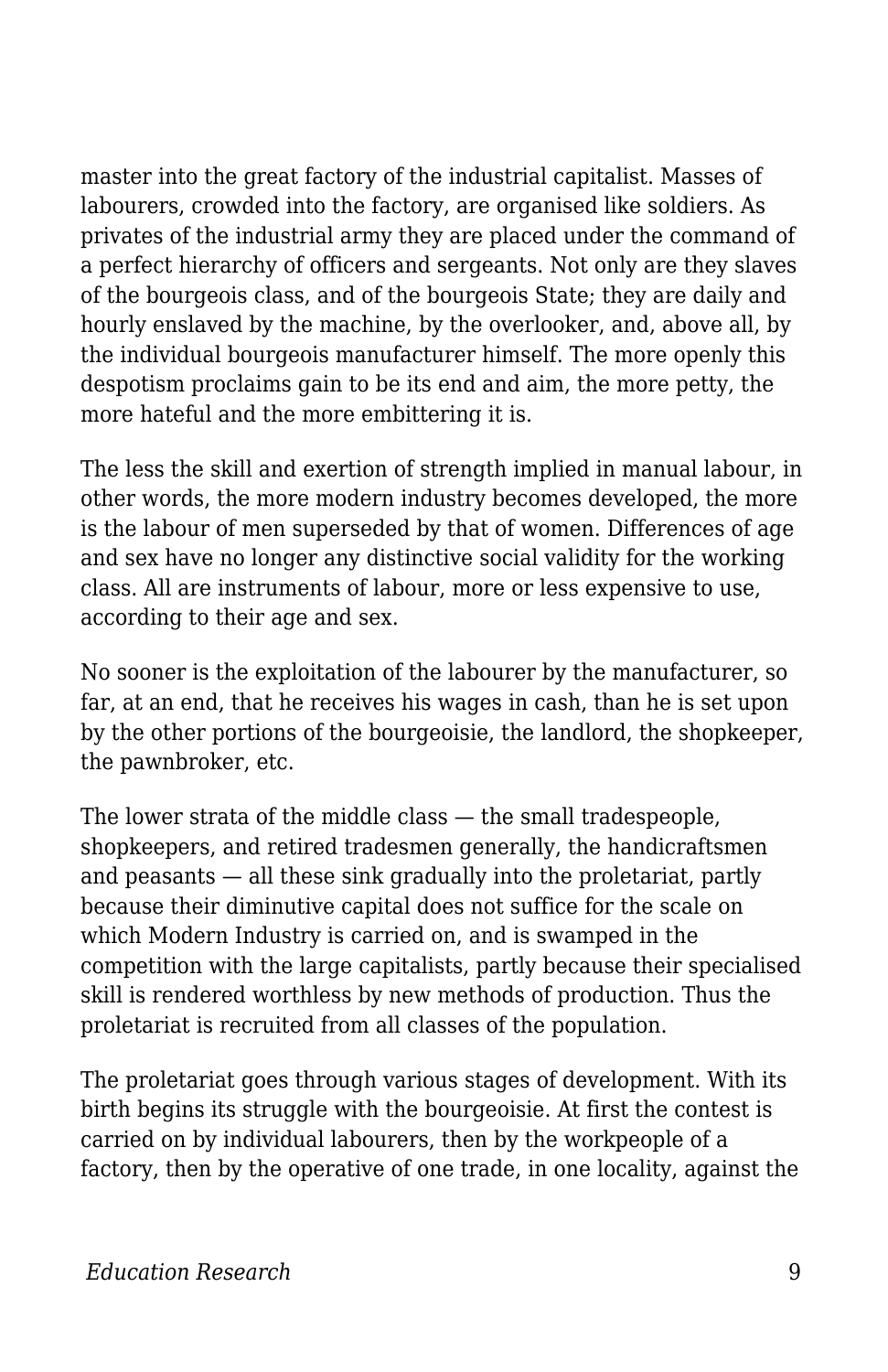individual bourgeois who directly exploits them. They direct their attacks not against the bourgeois conditions of production, but against the instruments of production themselves; they destroy imported wares that compete with their labour, they smash to pieces machinery, they set factories ablaze, they seek to restore by force the vanished status of the workman of the Middle Ages.

At this stage, the labourers still form an incoherent mass scattered over the whole country, and broken up by their mutual competition. If anywhere they unite to form more compact bodies, this is not yet the consequence of their own active union, but of the union of the bourgeoisie, which class, in order to attain its own political ends, is compelled to set the whole proletariat in motion, and is moreover yet, for a time, able to do so. At this stage, therefore, the proletarians do not fight their enemies, but the enemies of their enemies, the remnants of absolute monarchy, the landowners, the non-industrial bourgeois, the petty bourgeois. Thus, the whole historical movement is concentrated in the hands of the bourgeoisie; every victory so obtained is a victory for the bourgeoisie.

But with the development of industry, the proletariat not only increases in number; it becomes concentrated in greater masses, its strength grows, and it feels that strength more. The various interests and conditions of life within the ranks of the proletariat are more and more equalised, in proportion as machinery obliterates all distinctions of labour, and nearly everywhere reduces wages to the same low level. The growing competition among the bourgeois, and the resulting commercial crises, make the wages of the workers ever more fluctuating. The increasing improvement of machinery, ever more rapidly developing, makes their livelihood more and more precarious; the collisions between individual workmen and individual bourgeois take more and more the character of collisions between two classes. Thereupon, the workers begin to form combinations (Trades' Unions) against the bourgeois; they club together in order to keep up the rate of wages; they found permanent associations in order to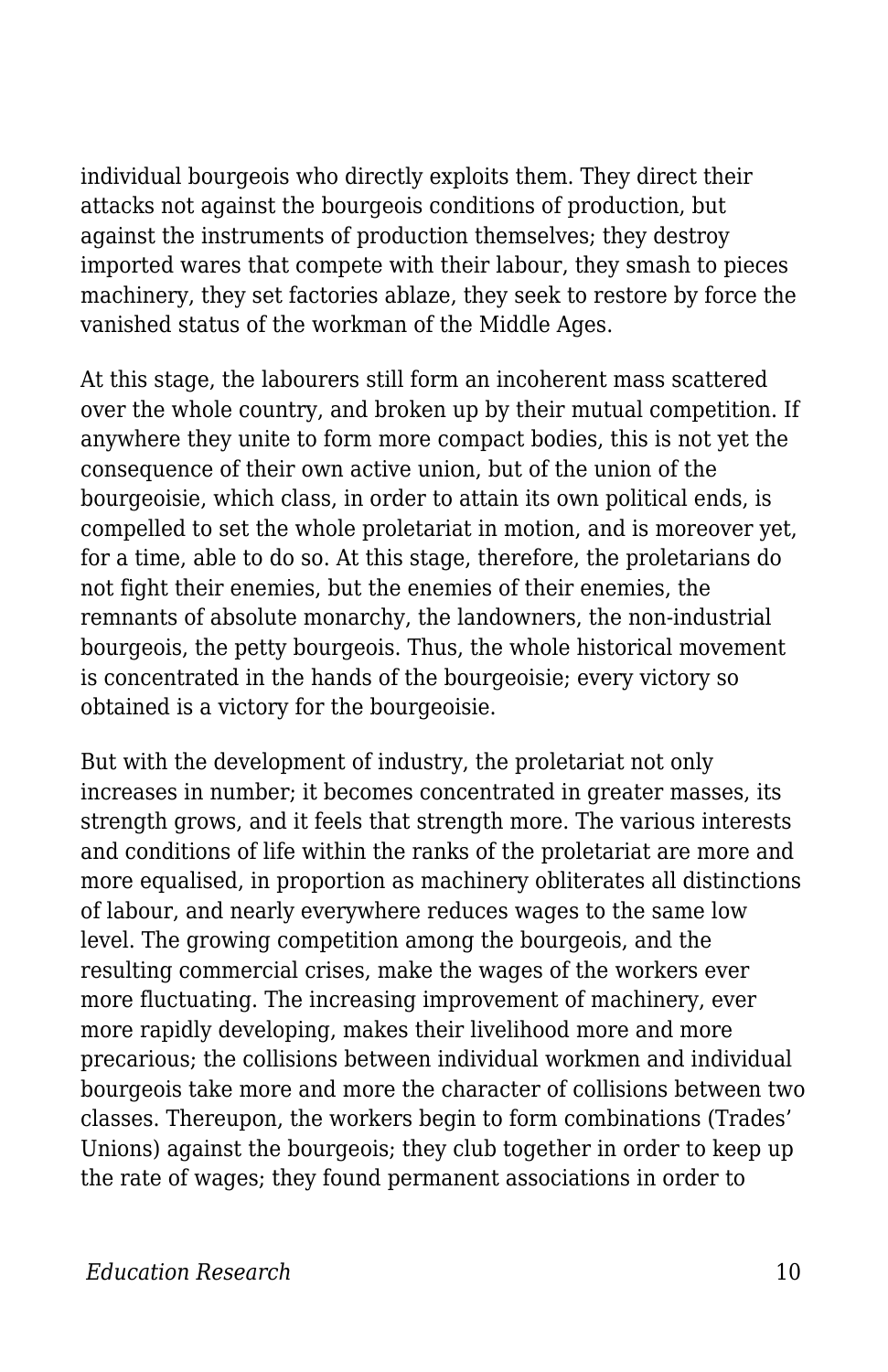make provision beforehand for these occasional revolts. Here and there, the contest breaks out into riots.

Now and then the workers are victorious, but only for a time. The real fruit of their battles lies, not in the immediate result, but in the ever expanding union of the workers. This union is helped on by the improved means of communication that are created by modern industry, and that place the workers of different localities in contact with one another. It was just this contact that was needed to centralise the numerous local struggles, all of the same character, into one national struggle between classes. But every class struggle is a political struggle. And that union, to attain which the burghers of the Middle Ages, with their miserable highways, required centuries, the modern proletarian, thanks to railways, achieve in a few years.

This organisation of the proletarians into a class, and, consequently into a political party, is continually being upset again by the competition between the workers themselves. But it ever rises up again, stronger, firmer, mightier. It compels legislative recognition of particular interests of the workers, by taking advantage of the divisions among the bourgeoisie itself. Thus, the ten-hours' bill in England was carried.

Altogether collisions between the classes of the old society further, in many ways, the course of development of the proletariat. The bourgeoisie finds itself involved in a constant battle. At first with the aristocracy; later on, with those portions of the bourgeoisie itself, whose interests have become antagonistic to the progress of industry; at all time with the bourgeoisie of foreign countries. In all these battles, it sees itself compelled to appeal to the proletariat, to ask for help, and thus, to drag it into the political arena. The bourgeoisie itself, therefore, supplies the proletariat with its own elements of political and general education, in other words, it furnishes the proletariat with weapons for fighting the bourgeoisie.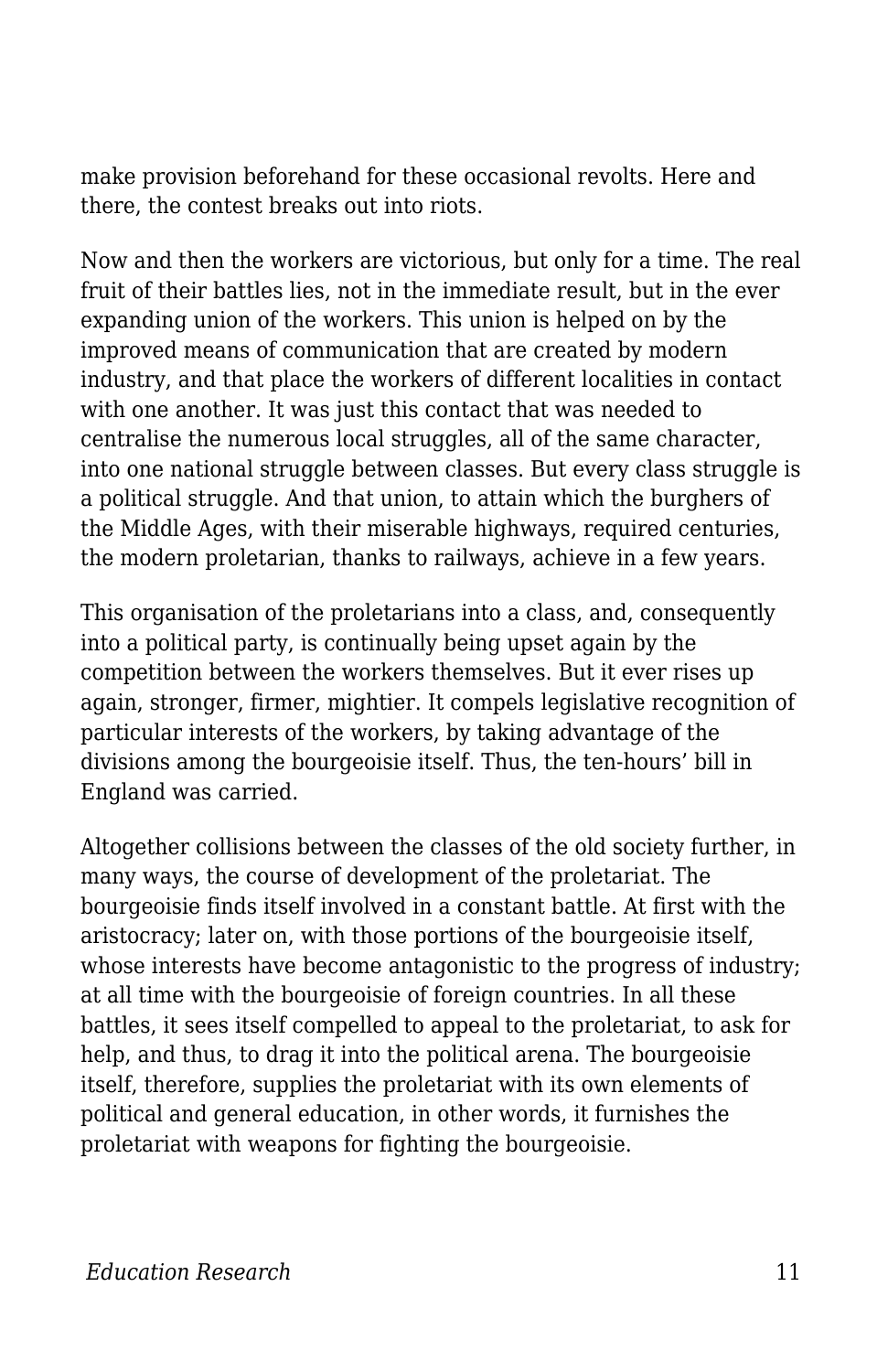Further, as we have already seen, entire sections of the ruling class are, by the advance of industry, precipitated into the proletariat, or are at least threatened in their conditions of existence. These also supply the proletariat with fresh elements of enlightenment and progress.

Finally, in times when the class struggle nears the decisive hour, the progress of dissolution going on within the ruling class, in fact within the whole range of old society, assumes such a violent, glaring character, that a small section of the ruling class cuts itself adrift, and joins the revolutionary class, the class that holds the future in its hands. Just as, therefore, at an earlier period, a section of the nobility went over to the bourgeoisie, so now a portion of the bourgeoisie goes over to the proletariat, and in particular, a portion of the bourgeois ideologists, who have raised themselves to the level of comprehending theoretically the historical movement as a whole.

Of all the classes that stand face to face with the bourgeoisie today, the proletariat alone is a really revolutionary class. The other classes decay and finally disappear in the face of Modern Industry; the proletariat is its special and essential product.

The lower middle class, the small manufacturer, the shopkeeper, the artisan, the peasant, all these fight against the bourgeoisie, to save from extinction their existence as fractions of the middle class. They are therefore not revolutionary, but conservative. Nay more, they are reactionary, for they try to roll back the wheel of history. If by chance, they are revolutionary, they are only so in view of their impending transfer into the proletariat; they thus defend not their present, but their future interests, they desert their own standpoint to place themselves at that of the proletariat.

The "dangerous class", [*lumpenproletariat*] the social scum, that passively rotting mass thrown off by the lowest layers of the old society, may, here and there, be swept into the movement by a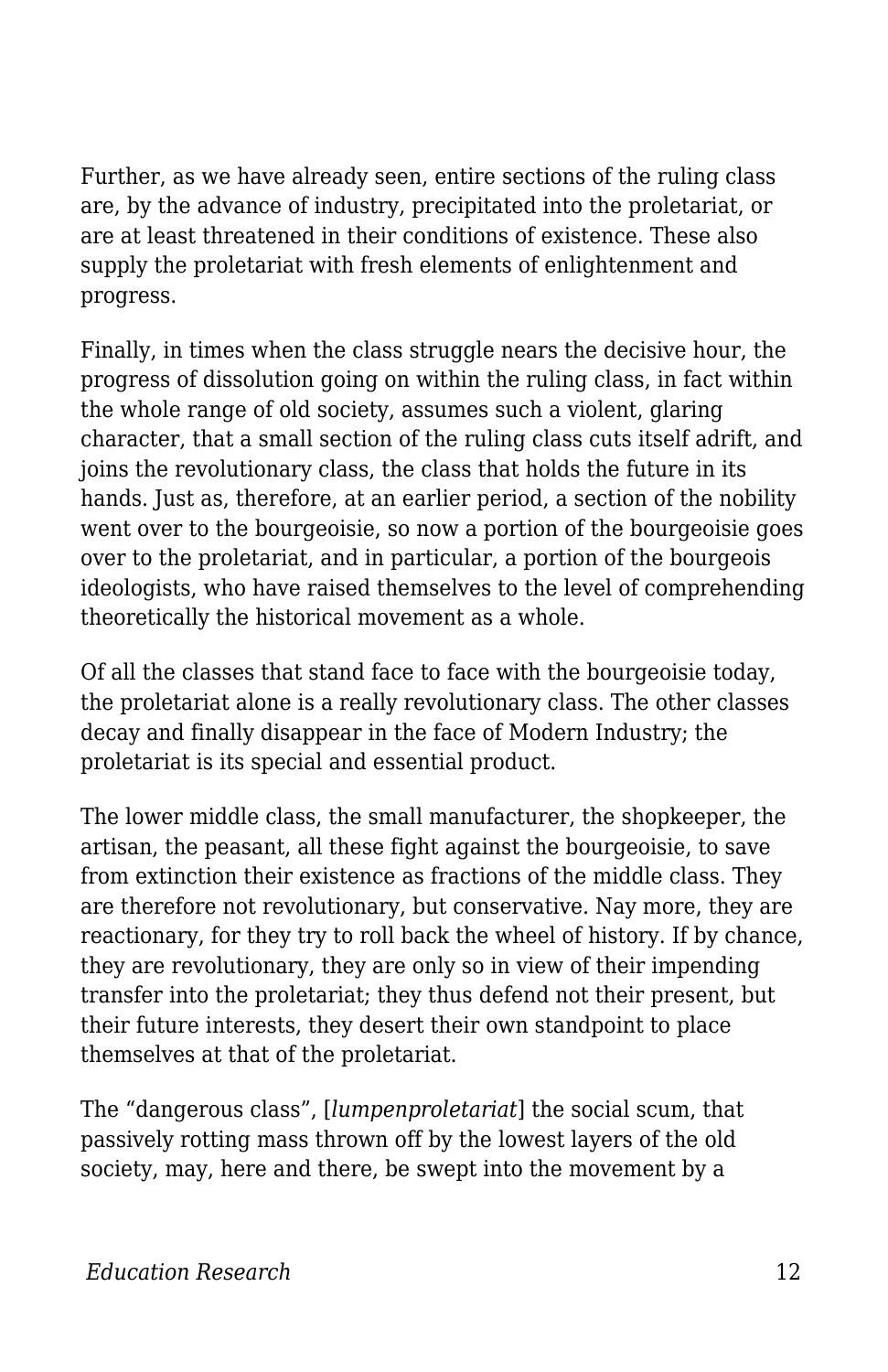proletarian revolution; its conditions of life, however, prepare it far more for the part of a bribed tool of reactionary intrigue.

In the condition of the proletariat, those of old society at large are already virtually swamped. The proletarian is without property; his relation to his wife and children has no longer anything in common with the bourgeois family relations; modern industry labour, modern subjection to capital, the same in England as in France, in America as in Germany, has stripped him of every trace of national character. Law, morality, religion, are to him so many bourgeois prejudices, behind which lurk in ambush just as many bourgeois interests.

All the preceding classes that got the upper hand sought to fortify their already acquired status by subjecting society at large to their conditions of appropriation. The proletarians cannot become masters of the productive forces of society, except by abolishing their own previous mode of appropriation, and thereby also every other previous mode of appropriation. They have nothing of their own to secure and to fortify; their mission is to destroy all previous securities for, and insurances of, individual property.

All previous historical movements were movements of minorities, or in the interest of minorities. The proletarian movement is the selfconscious, independent movement of the immense majority, in the interest of the immense majority. The proletariat, the lowest stratum of our present society, cannot stir, cannot raise itself up, without the whole superincumbent strata of official society being sprung into the air.

Though not in substance, yet in form, the struggle of the proletariat with the bourgeoisie is at first a national struggle. The proletariat of each country must, of course, first of all settle matters with its own bourgeoisie.

In depicting the most general phases of the development of the proletariat, we traced the more or less veiled civil war, raging within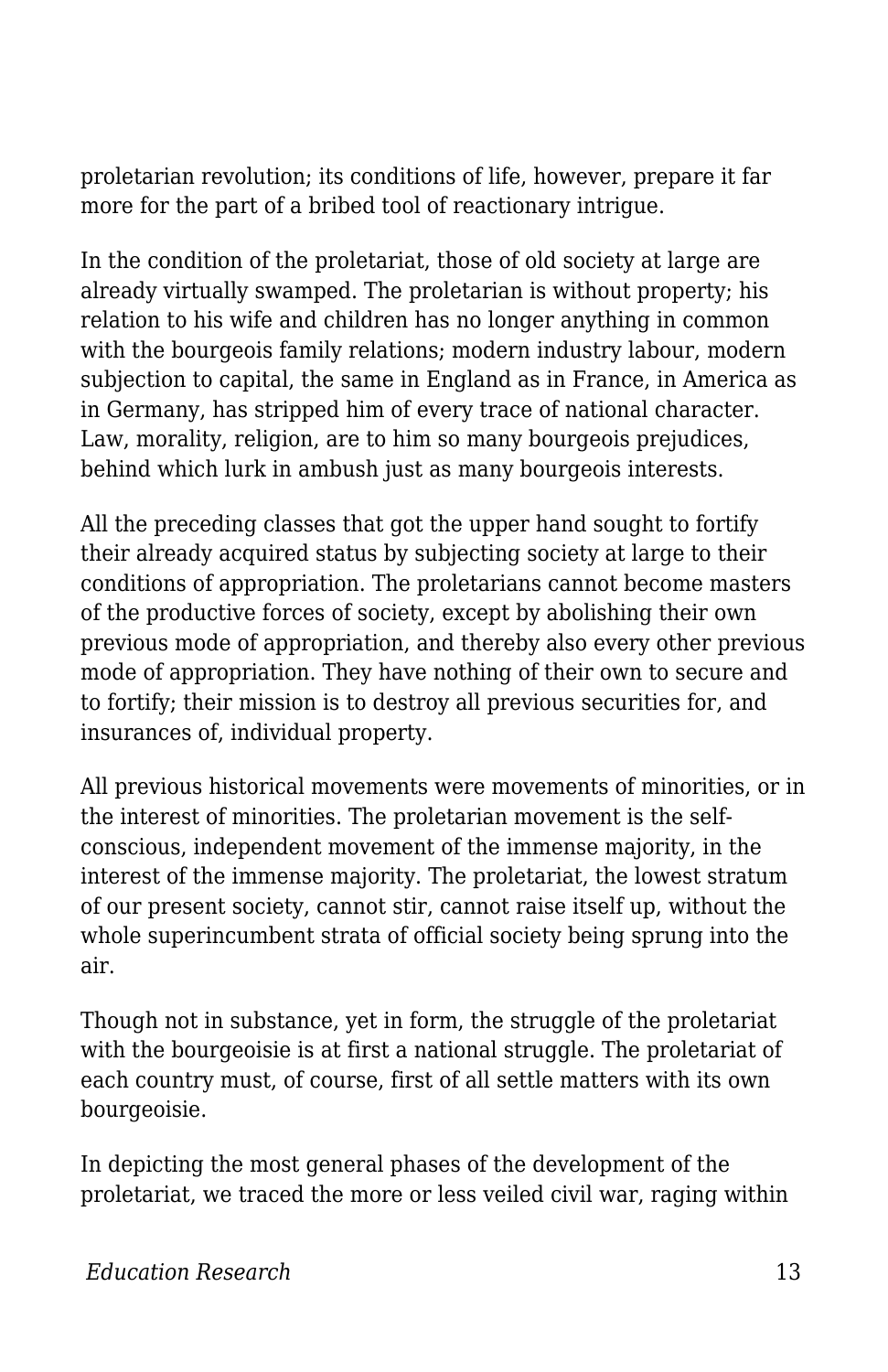existing society, up to the point where that war breaks out into open revolution, and where the violent overthrow of the bourgeoisie lays the foundation for the sway of the proletariat.

Hitherto, every form of society has been based, as we have already seen, on the antagonism of oppressing and oppressed classes. But in order to oppress a class, certain conditions must be assured to it under which it can, at least, continue its slavish existence. The serf, in the period of serfdom, raised himself to membership in the commune, just as the petty bourgeois, under the yoke of the feudal absolutism, managed to develop into a bourgeois. The modern labourer, on the contrary, instead of rising with the process of industry, sinks deeper and deeper below the conditions of existence of his own class. He becomes a pauper, and pauperism develops more rapidly than population and wealth. And here it becomes evident, that the bourgeoisie is unfit any longer to be the ruling class in society, and to impose its conditions of existence upon society as an over-riding law. It is unfit to rule because it is incompetent to assure an existence to its slave within his slavery, because it cannot help letting him sink into such a state, that it has to feed him, instead of being fed by him. Society can no longer live under this bourgeoisie, in other words, its existence is no longer compatible with society.

The essential conditions for the existence and for the sway of the bourgeois class is the formation and augmentation of capital; the condition for capital is wage-labour. Wage-labour rests exclusively on competition between the labourers. The advance of industry, whose involuntary promoter is the bourgeoisie, replaces the isolation of the labourers, due to competition, by the revolutionary combination, due to association. The development of Modern Industry, therefore, cuts from under its feet the very foundation on which the bourgeoisie produces and appropriates products. What the bourgeoisie therefore produces, above all, are its own grave-diggers. Its fall and the victory of the proletariat are equally inevitable.